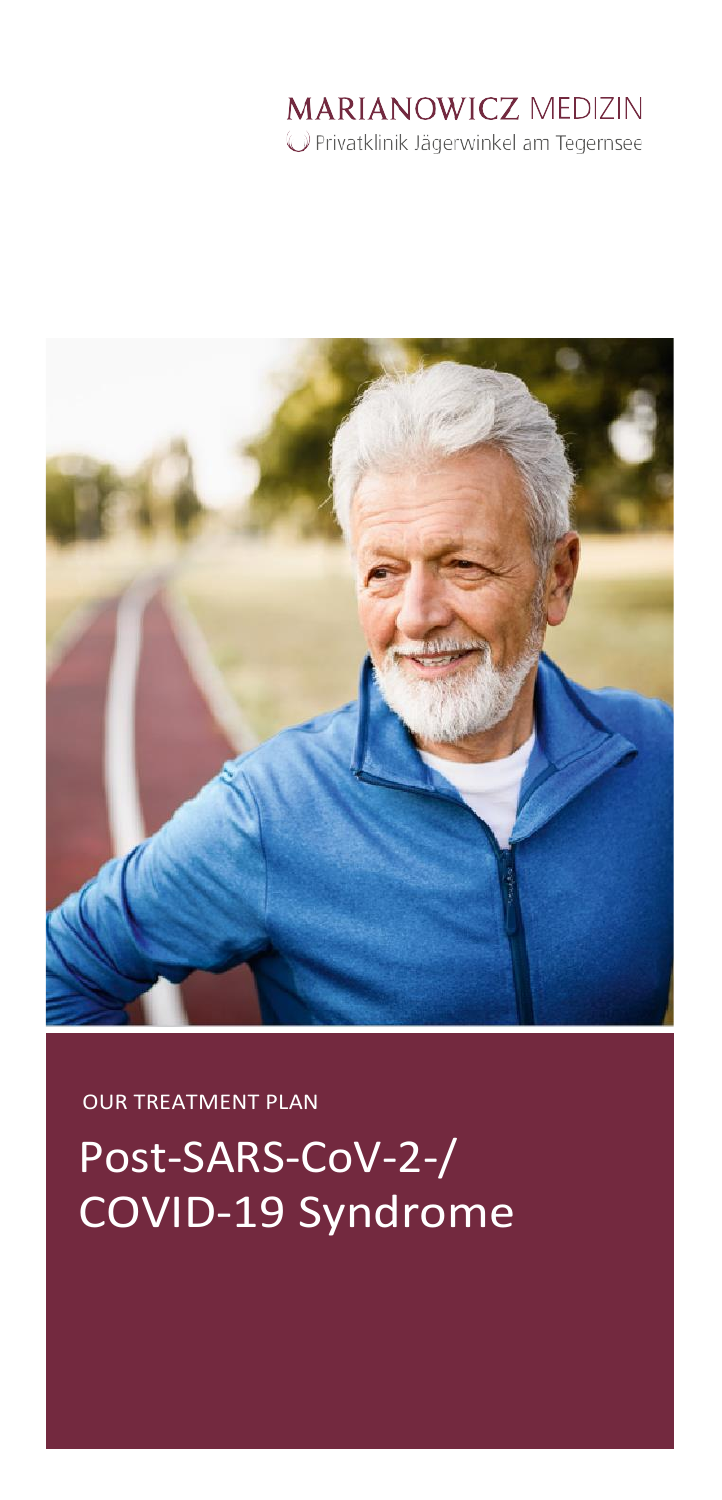### Marianowicz Medizin – Jägerwinkel Private Hospital at Lake Tegernsee

*A treatment and therapy range that uses all available tools from high-tech measures to natural remedies - to improve people's health. Combined with a unique atmosphere that touches body, mind and soul – this is the philosophy which guides all members of the Jägerwinkel family in their actions and treatments."*



*Dr. med. Martin Marianowicz Medical Director, Specialist in Orthopaedics, Pain Management and Sports Medicine, Fellow of Interventional Pain Practice (FIPP)*

Marianowicz Medizin means: all doctors and therapists adopting a holistic approach and considering all possible cures in order to find the right therapy for you.

Thanks to the multimodal and interdisciplinary cooperation between medical disciplines, we in a position to make precise diagnoses and find a therapy that optimally supports the recovery process.

#### **Our Areas of Expertise**

- Orthopaedics / Pain management
- Psychosomatics
- Neurological diagnostic tests
- Internal medicine and cardiac diagnostic tests
- Traditional Chinese Medicine (TCM)
- Nutrition counselling
- Physiotherapy
- Care
- Patient management

### Dear Patients, Colleagues and Health Insurers,

The pandemic has changed our lives. Those suffering with the SARS-CoV-2 infection are not the only ones affected by restrictions, the situation is very stressful for everyone.

We are here for you at this time: as a hospital with an interdisciplinary therapeutic approach and interdisciplinary measures from orthopaedics and internal medicine to to psychosomatics, we have developed a multimodal therapeutic approach. With this in mind, we want to help those who are suffering from post-SARS-CoV-2- / COVID-19 syndrome due to the effects of the pandemic.

A comprehensive and individual therapeutic treatment is recommended based on a detailed interdisciplinary diagnosis. In addition to the treatment of organic diseases, at Jägerwinkel, we are able to holistically treat the psychosomatic effects of the pandemic.

We help people cope with the crisis and support them on their journey back to their normal lives. We look forward to hearing from you.

Kind regards from Lake Tegernsee

*Dr. med. univ. Andreas Hofschneider Dr. med. Christian Etzer Dr. med. Martina Bucar Dr. med. Claudia Stichtmann Dr. med. univ. Philipp Vorauer*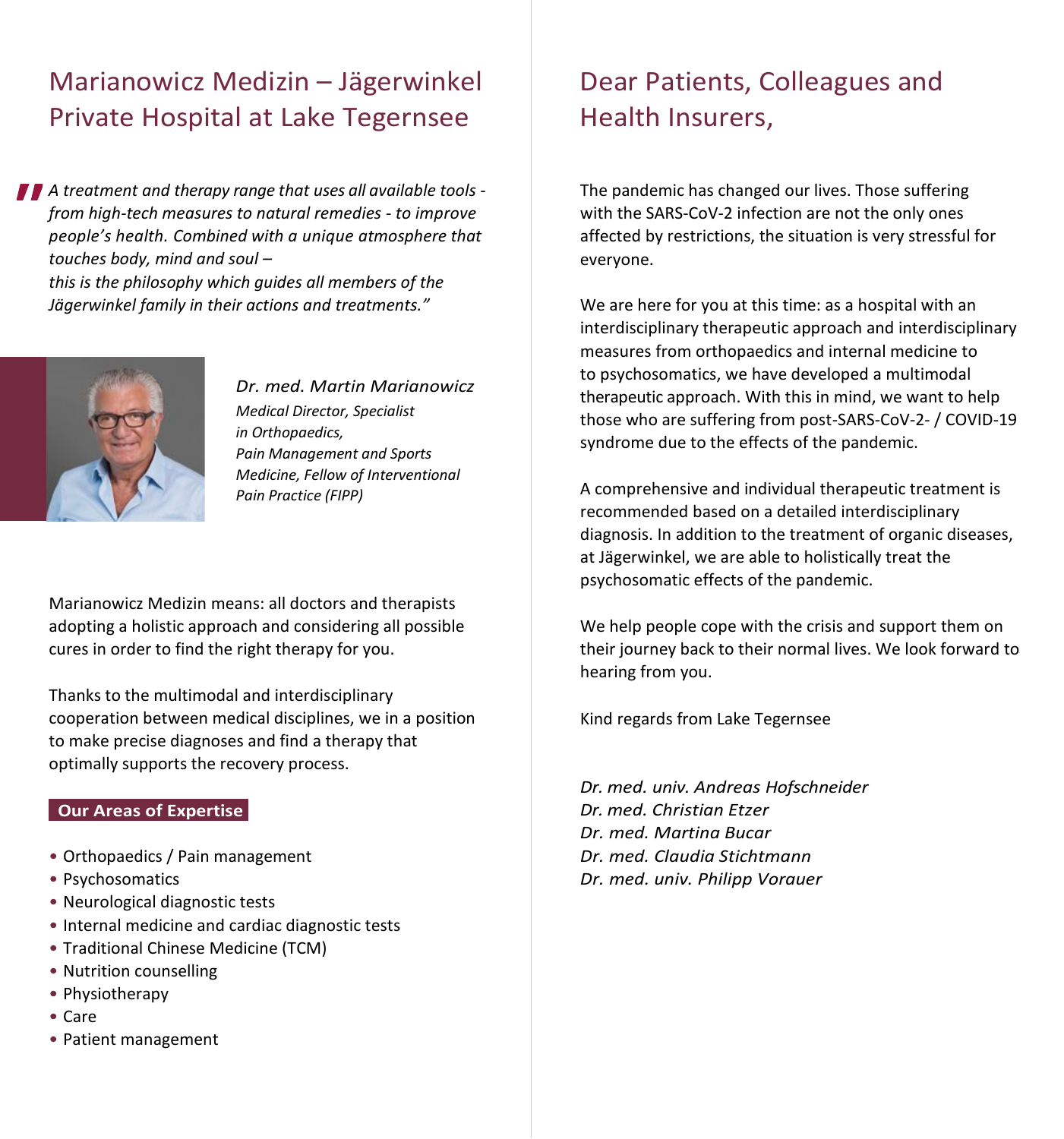

Our concept – treating post-SARS-CoV-2- / COVID-19 syndrome (PSCS) on an individual basis

The symptoms most commonly recorded after the acute phase of COVID-19 disease include fatigue and reduced activity. But psychological and psychosomatic effects - both for people infected with COVID-19 and others affected by the pandemic - are becoming more and more frequent.

That's why, during the diagnosis, we take your individual symptoms into account and make a primary diagnosis which then determines your treatment here.

This is divided into **internal medicine and psychosomatic treatment.**

Besides treatment that is individually tailored to the primary diagnosis, we always work together on an interdisciplinary basis. This allows you to benefit from our wide range of treatments and ensures that we provide the best treatment available.



## Internal Medicine – Recovering Your Usual Level of Activity

We use internal medicine to treat the main physical symptoms, such as extreme tiredness and a reduced level of activity.

#### **Common symptoms**

- Shortness of breath after little activity
- General fatigue
- Exhaustion

These symptoms often occur one to two days after physical exertion.

#### **Our therapeutic approach**

Besides an increase in everyday activity and better breathing, it is important to us that you regain your self-confidence in everyday life.

We use the following treatment methods:

- Respiratory therapy and physiotherapy
- Endurance training
- Multimodal pain management
- Traditional Chinese Medicine (TCM)
- Other types of therapy (exercise and sports programme, creative therapies and relaxation techniques)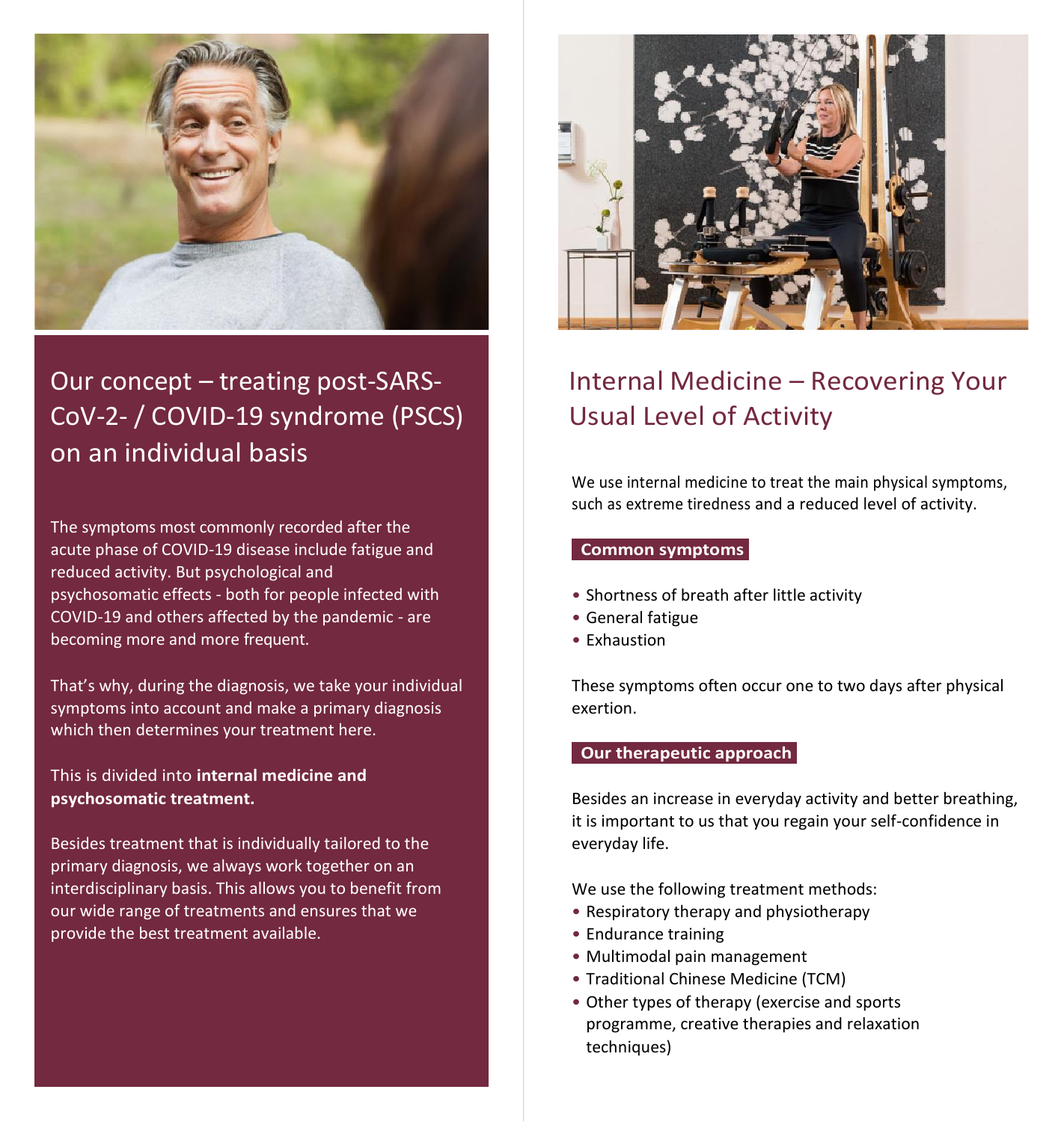

### Psychosomatic treatment – learning to cope with the situation

Our psychosomatic department treats the psychological effects of the pandemic. There is a particular focus on therapy for addictions.

#### **Common psychological effects**

- Anxiety and anxiety disorders
- Depression
- Obsessive-compulsive symptoms and disorders
- Grief- and trauma-related disorders
- Addiction and dependence disorders

#### **Our therapeutic approach**

Treatment for a previous COVID-19 infection also includes treatment of underlying and secondary internal diseases.

Our therapy includes:

- Psychotherapy / psychosomatic treatment (stress reduction, mindfulness, cognitive therapies)
- Pain management (if required)
- Traditional Chinese Medicine (TCM)
- Other types of therapy (exercise and sports programme, creative therapies and relaxation techniques)

### Working Together, Hand in Hand – Your Treatment Team



*Dr. med. univ. Andreas Hofschneider Cardiology Specialist and Internal Medicine Specialist*



### *Dr. med. Christian Etzer Deputy Medical Director Head of Specialist Centre for*

*Psychosomatic Medicine and Psychotherapy Specialist in Psychosomatic Medicine and Psychotherapy Specialist in General Practice*

#### *Dr. med.Martina Bucar*

*Specialist in General Practice with a focus on Traditional Chinese Medicine (TCM), Acupuncture and Chinese Herbal Medicine*

### *Dr. med. Claudia Stichtmann Neurology Specialist*



*Dr. med. univ. Philipp Vorauer Specialist in Orthopaedics and Trauma Surgery, Interventional Pain Management, Manual Medicine / Chiropractic*